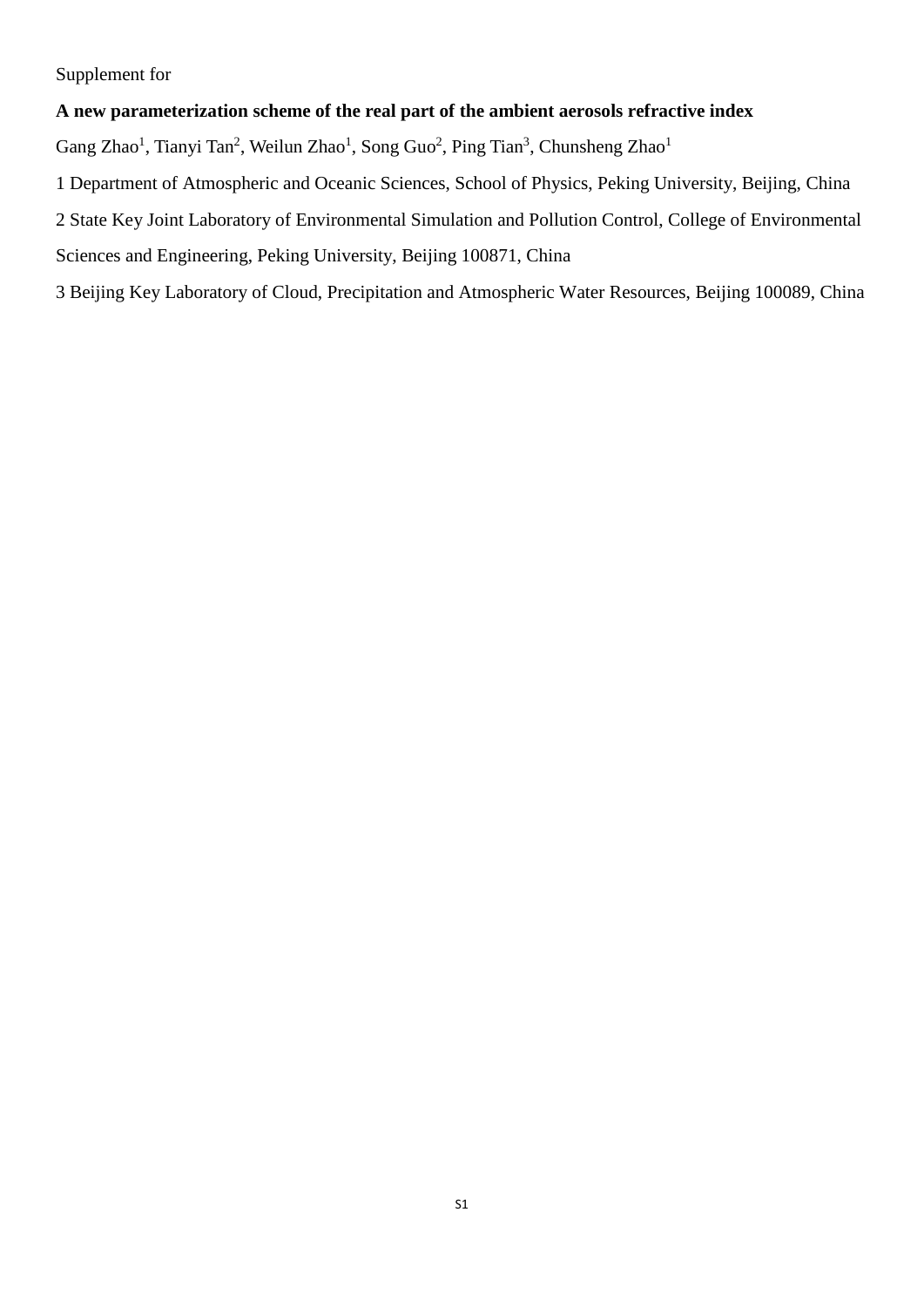# **1 Measurement Site**



**Figure S1:** Measurement site of Taizhou (marked with stars). Filled colors represent (a) the topography of the Jianghuai Plain. (b) the average aerosol optical depth at 550nm during the year of 2017 from Moderate Resolution Imaging Spectroradiometer onboard satellite Aqua.

### **2 Instrument setup**



**Figure S2.** Schematic of the instrument setup.

## **3. Calibration of the SP2.**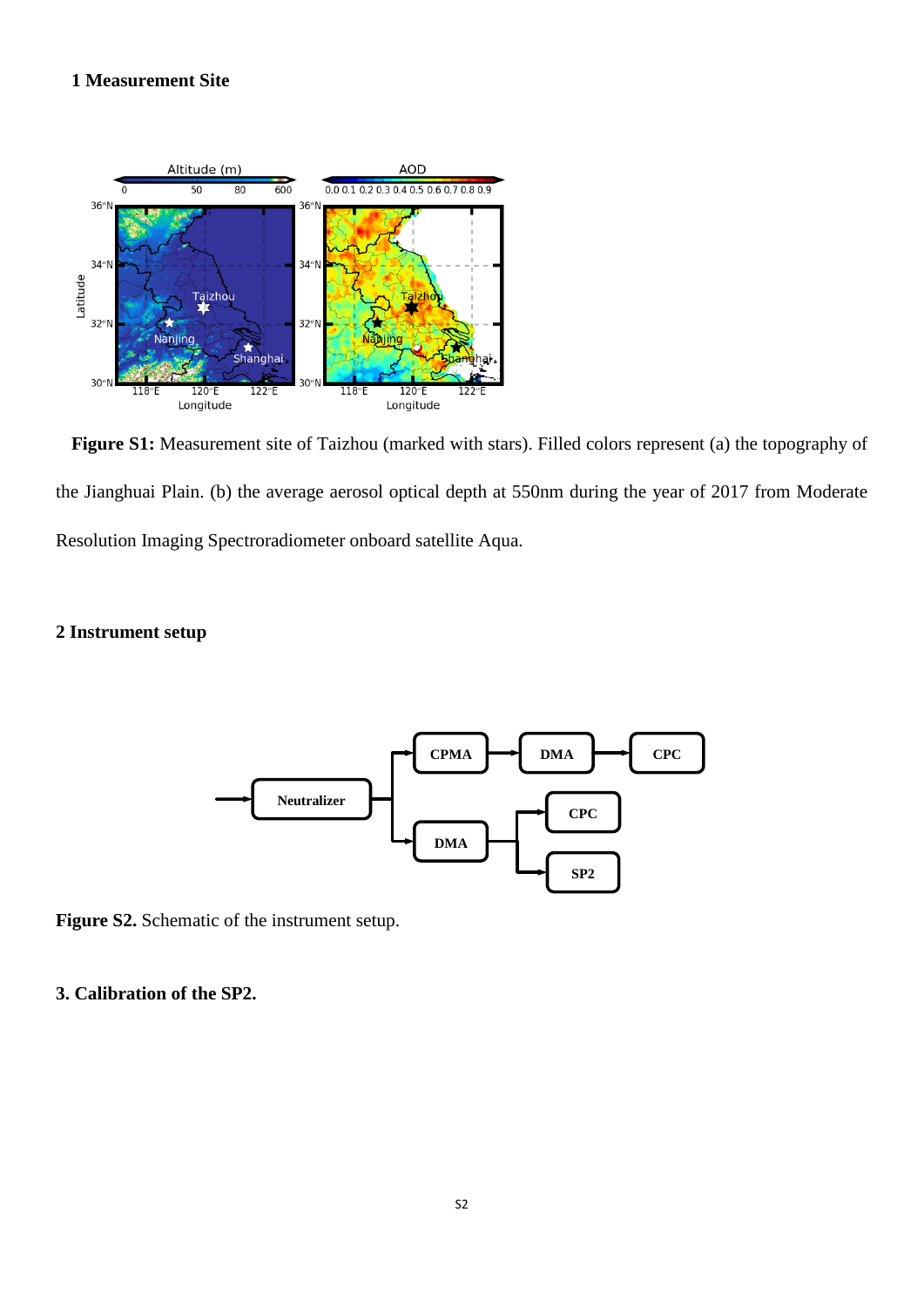

**Figure S3.** The calibrated relationship between the scattering peak height and the ammonia sulfate diameter for both the scattering high gain channel and the scattering low gain channel.

### **4 Overview of the measurement**



**Figure S4.** The measured time series of the (a) wind speed, (b) RH (black line), temperature (blue line), (c) BC mass concentrations (black line), scattering coefficient at 525 nm (green line), (d) aerosols PNSD (filled color), aerosol median Dp of the corresponding PNSD (black dotted line), (e) aerosol RRI at 200nm (red line), aerosol RRI at 300nm (green line) and aerosol RRI at 450nm (blue line). The filled color in (a) represent the wind direction.

### **5 The daily variation of the temperature, RH, BC mass concentrations and scattering coefficient.**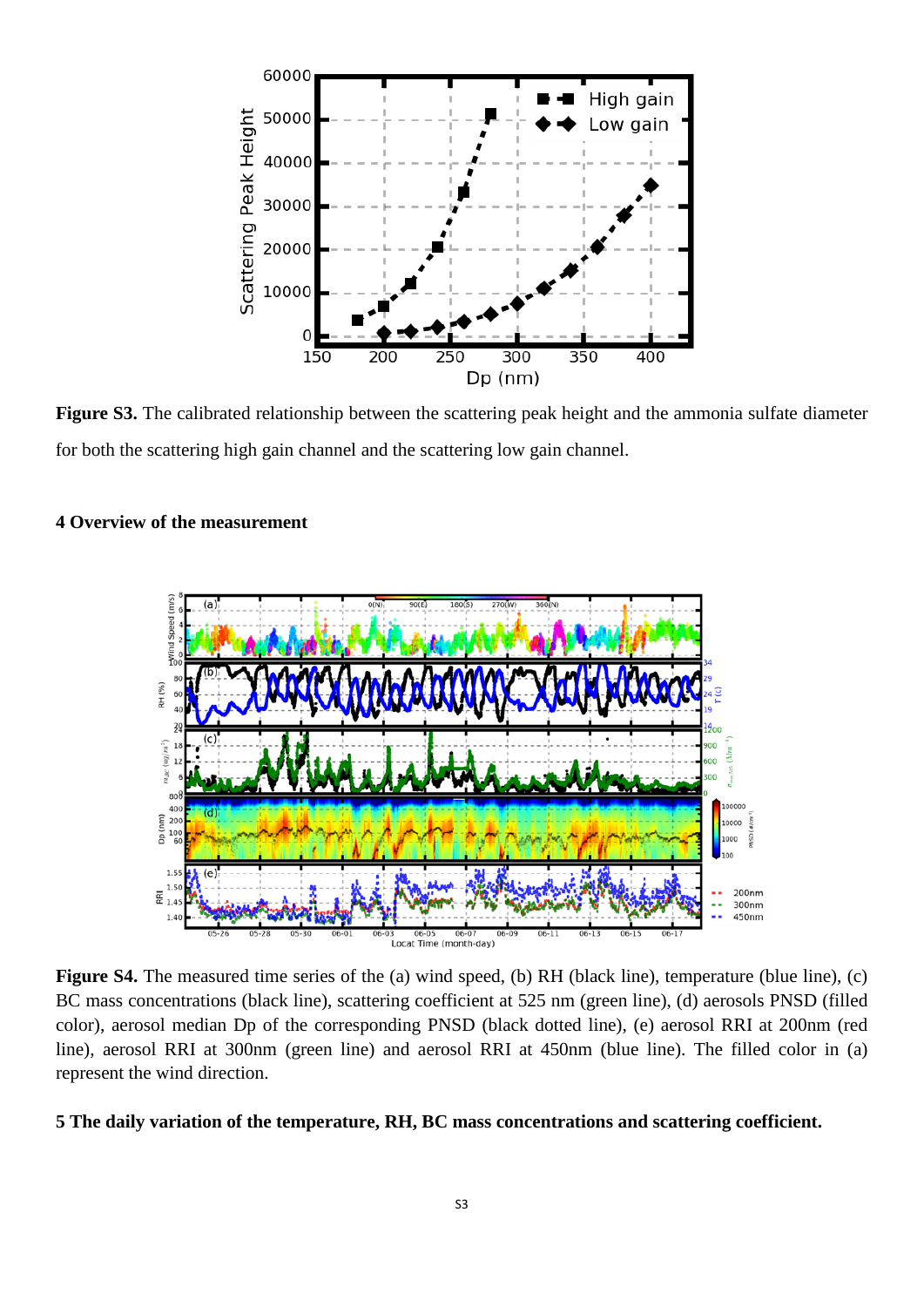

**Figure S5.** Daily variation of the measured (a) temperature, (b) RH, (c) BC mass concentrations and (d) aerosol scattering coefficient.





**Figure. S6.** Daily variations of the  $\rho_{\text{eff}}$  (a), (c) (e), and the probability distribution of the measured  $\rho_{\text{eff}}$  (b), (d) (f) for the (a), (b) 200 nm, (c), (d) 300 nm, and (e), (f) 450nm aerosol.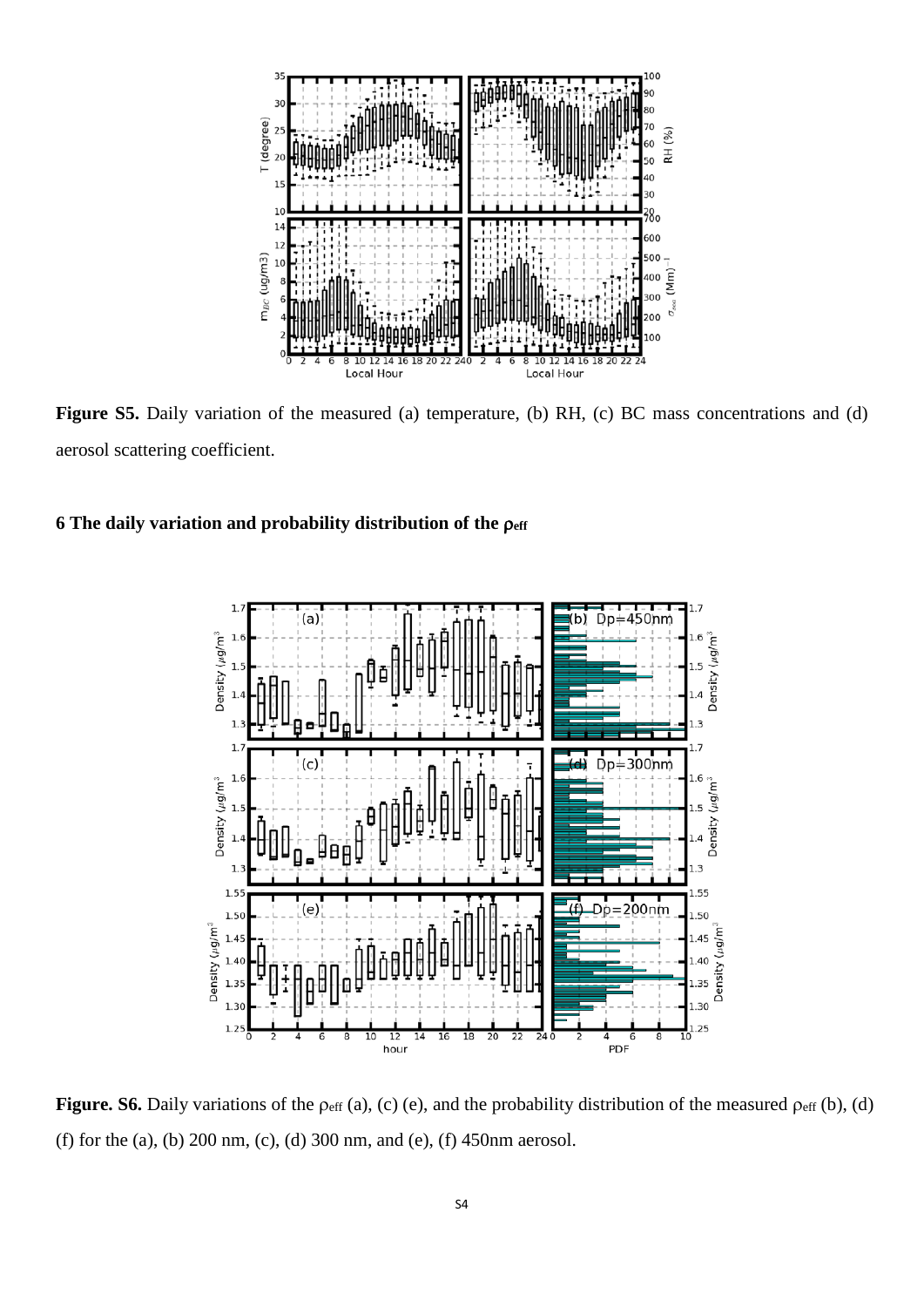#### **7. Comparison the measured RRI Aerosol Components**



**Figure S7.** Comparison the measured RRI at 300nm with the measured (a)  $\sigma_{\text{sea}}$  at 525nm, mass concentrations of (b) OM, (c)  $SO_4^{2-}$ , (d)  $Cl^-$ , (e)  $NH_4^+$  and (f)  $NO_3^-$ .

#### **8 Comparison between the calculated and measured RRI.**



Figure S8. Comparison between the calculated RRI (RRI<sub>chem</sub>) using the method of Stelson (1990) and measured RRI (RRI<sub>measure</sub>). The filled color represent the Julian day of the year 2018.